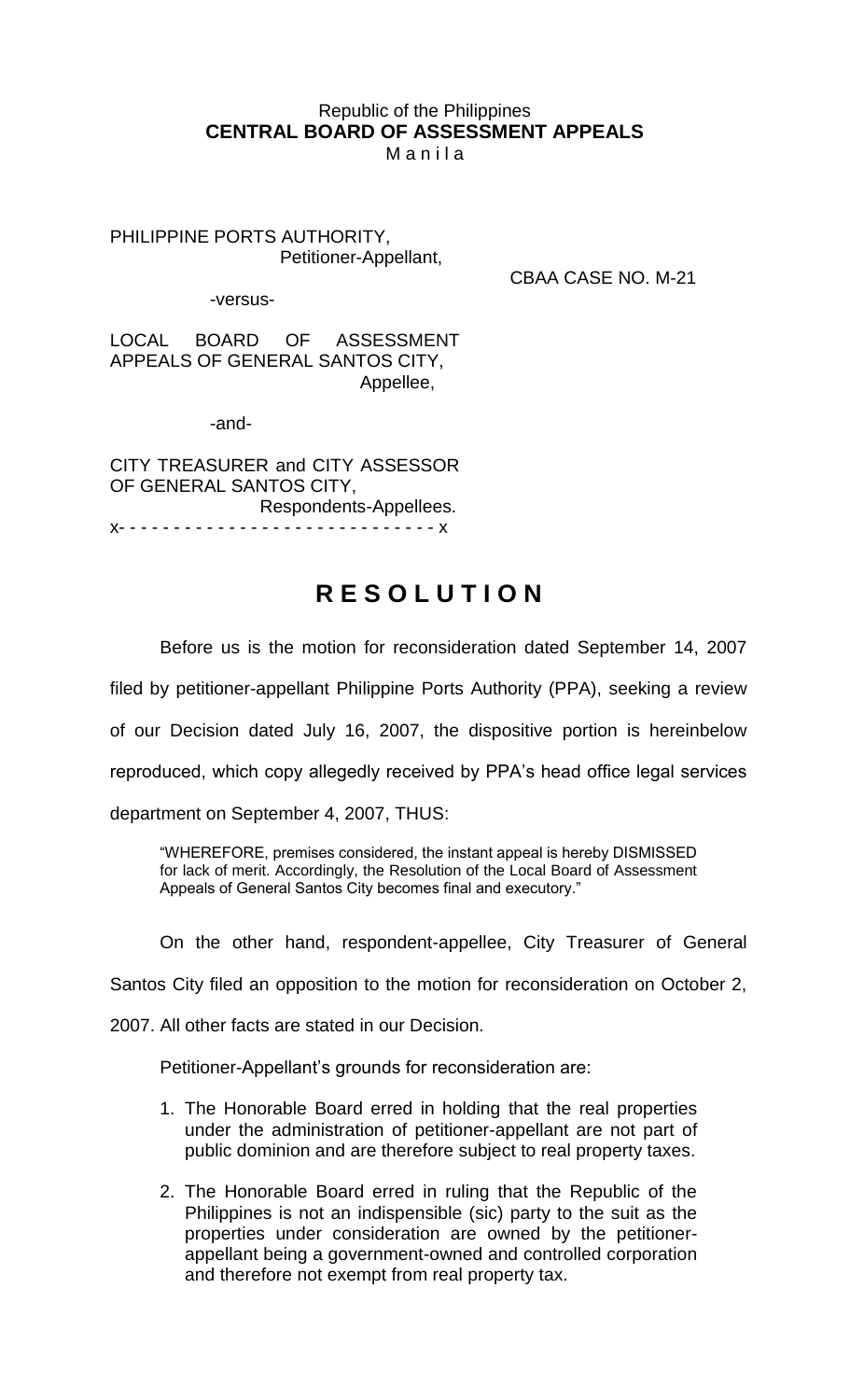3. The Honorable Board erred in holding that petitioner-appellant, being the actual user of the land, shall be liable for real property tax.

The grounds relied upon are meritorious.

It is truly timely to reexamine the finding of this Board in the light of the Court of Tax Appeals' Decision in the case of Philippine Ports Authority, Davao vs. Central Board of Assessment Appeals, et.al., CTA EB Case No. 183 (CBAA Case No. M-20), July 30, 2007, the Court of Appeals' Resolution in this case of Philippine Fisheries Development Authority, Zamboanga City, vs. Central Board of Assessment Appeals et.al., CA-G.R. SP No. 73522 (CBAA Case No. M-15), October 11, 2007, granting petitioner's Motion for Reconsideration and setting aside its Decision dated May 31, 2007, denying the petition of PFDA for lack of merit and the Supreme Court's Decision in the Manila International Airport Authority (MIAA) v. Court of Appeals, City of Parañaque, City Mayor of Parañaque, Sangguniang Panglungsod of Parañaque, City Assessor of Parañaque, and City Treasurer of Parañaque, G.R. No. 155650, July 20, 2006, notwithstanding, a dissent of Justice Dante O Tinga.

#### *PPA: An Instrumentality of the National Government*

In the first case, the Court of Tax Appeals *en banc* ruled that "PPA, akin to MIAA, is not a government-owned or controlled corporation, but an instrumentality of the National Government.

"Pursuant to the aforecited Supreme Court decision, MIAA's Airport Lands and Buildings are exempt from real estate tax imposed by local governments since it is not a government-owned or controlled corporation, but an instrumentality of the National Government. A government-owned or controlled corporation is an agency organized as a stock or a non-stock corporation. While an instrumentality refers to any agency of the National Government that is not integrated within the department framework, but vested with special functions or jurisdiction by law, endowed with some, if not all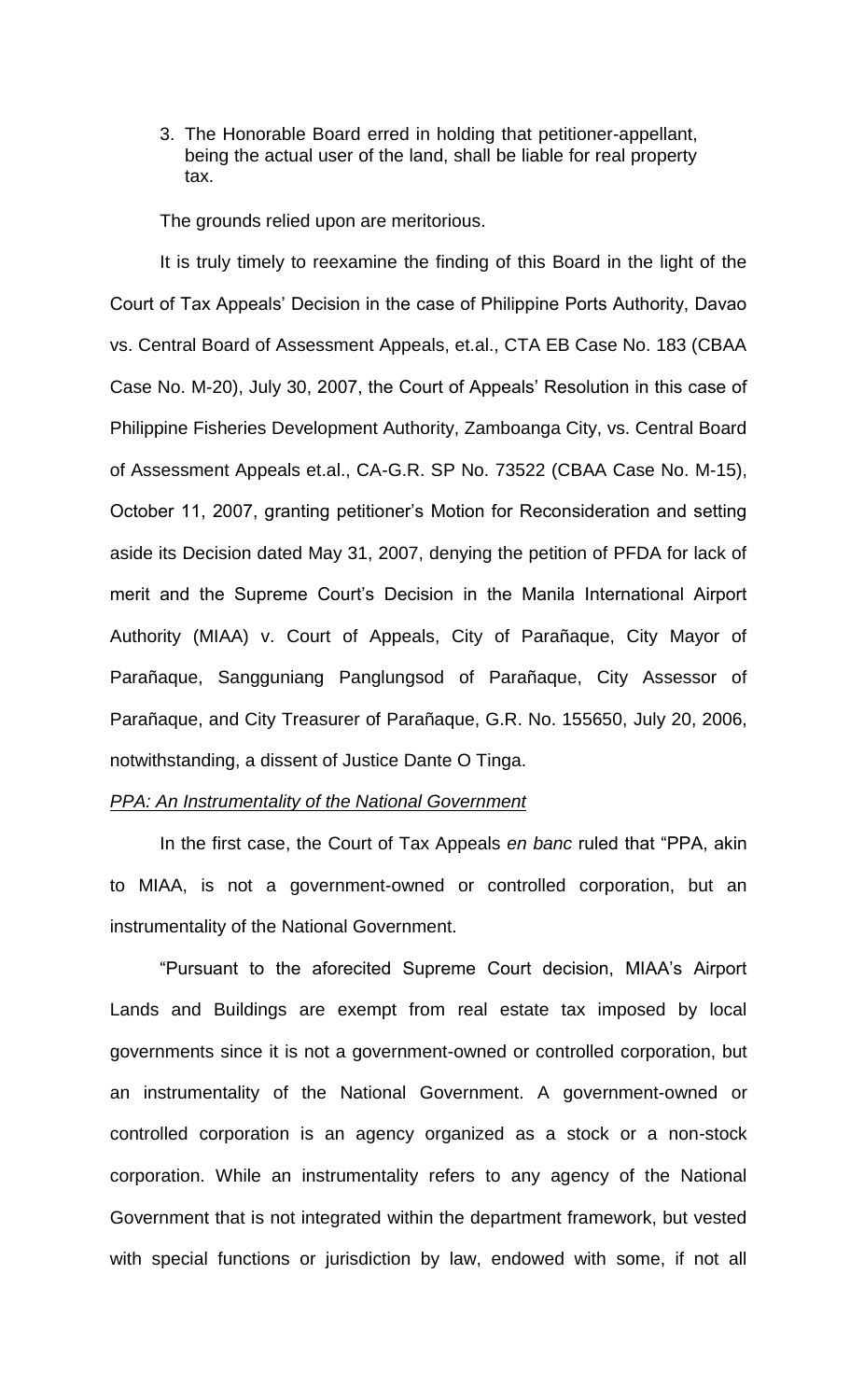corporate powers, administering special funds, and enjoying operation autonomy, usually through a charter.

"In the same manner, PPA is not a government-owned or controlled corporation, but an instrumentality of the National Government, as categorically pronounced by the Supreme Court in the MIAA case. PPA is not organized as a stock or a non-stock corporation. It is not organized as a stock corporation since it has no capital stock divided into shares. PPA has no stockholders or voting shares. Section 10 of P.D. No. 857, otherwise known as the Revised Charter of the Philippine Ports Authority, provides:

"SECTION 10. Capital. a) The authorized capital of the Authority shall be three billion pesos. b) The initial paid in capital shall consist of:

(i) The value of assets (including port facilities, quays, wharves, and equipment) and such other properties, movable or immovable as may be contributed by the Government or transferred by the Government or any of its agencies as valued at the date of such contribution or transfer and after deducting or taking into account the loans and other liabilities of the Authority at the time of the takeover of the assets and other properties.

(ii) The initial cash appropriation of P2 million out of the funds of the National Treasury and such

(iii) Further sums, including working capital, as may be contributed by the Government.

"Clearly, under its Charter, PPA does not have capital stock that is divided into shares.

"PPA is also not a non-stock corporation. Section 87 and 88 of the Corporation define a non-stock corporation as one organized for charitable, religious, educational, professional, cultural, recreational, fraternal, literary, scientific, social, civil service, or similar purposes, like trade, industry, agriculture and like chambers, no part of its income is distributable as dividends to its members, trustees or officers. PPA, is a public utility, organized to implement an integrated program for the planning, development, financing, and operation of Ports or Port Districts for the entire country *(Section 2 of P.D. No. 857).* It has no members and no trustees, only board of directors *(Section 7 of P.D. No. 857),* officials and employees who are to be selected and appointed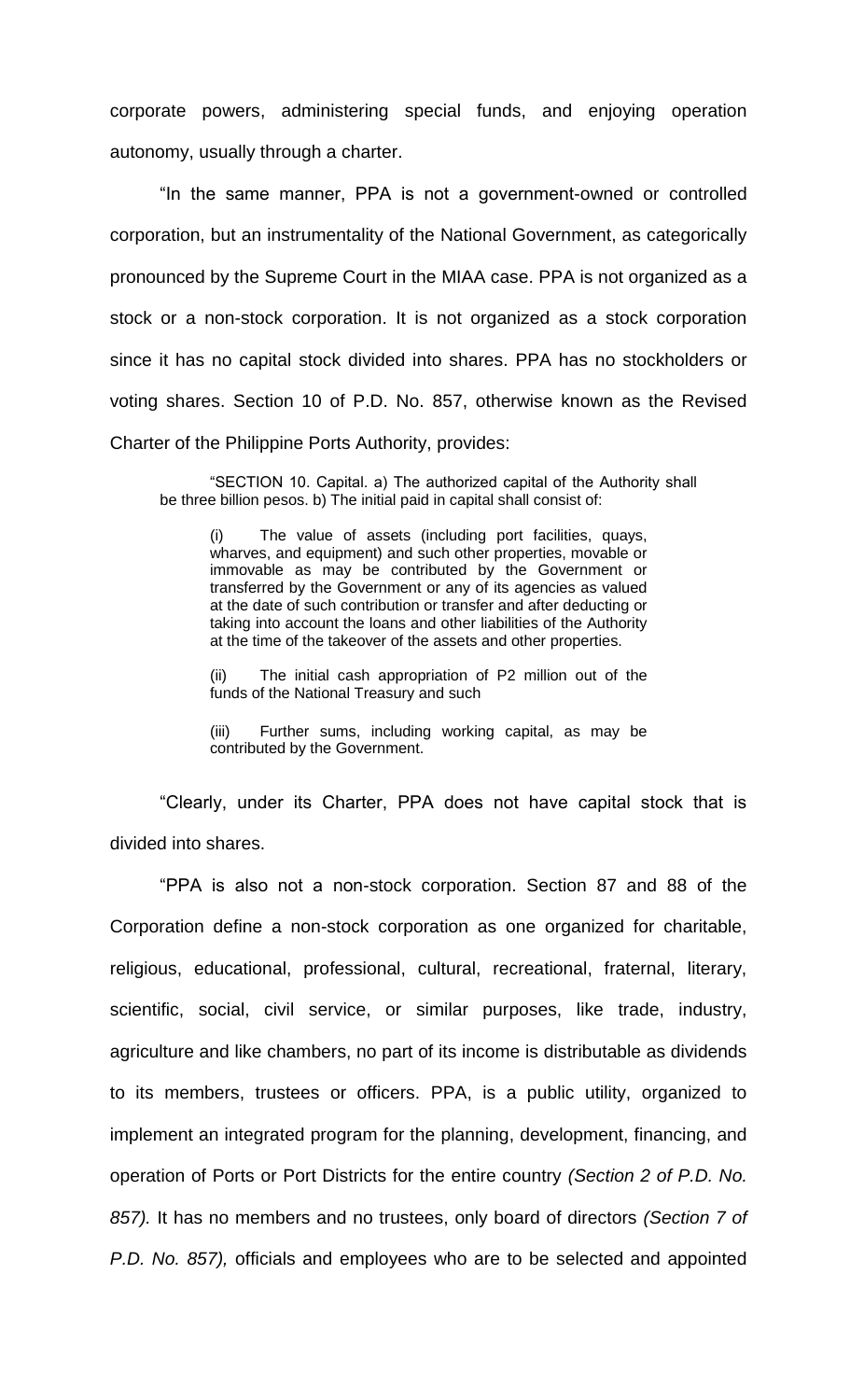on the basis of merit and fitness consistent with the Civil Service rules and regulations *(Section 8 of P.D. No. 857).* Thus, it is clear that PPA is not a nonstock corporation."

#### *PPA Properties are of Public Dominion*

The Makar Wharf, Lands and its Buildings, like MIAA's Airport Lands and Buildings, are Properties of Public Dominion.

"Pursuant further to the MIAA case, the Republic owns the airport lands and buildings of MIAA since they are properties of public dominion under *Article 420 of the Civil Code.* The collection of terminal fees and other charges from the public does not remove the character of said properties from being properties for public use, as those fees partake of the nature of user's tax.

Similarly, the Makar Wharf, Lands and its Buildings are properties of public dominion pursuant to *Article 420 of the Civil Code,* notwithstanding that PPA also collects fees from the public who actually used said properties. Being properties of public dominion, the Makar Wharf, Lands, and its Buildings indisputably belong to the State of the Republic of the Philippines.

"The Transfer of Assets And/Or Liabilities to PPA, Like in the Case of MIAA, is not a transfer of Beneficial Ownership.

"Accordingly, pursuant to the MIAA case, the Supreme Court declared that the transfer of the airport lands and buildings from the Bureau of Air Transportation ("BAT") to MIAA was not meant to transfer the beneficial ownership, but merely for the purpose of reorganizing a division in the BAT into a separate autonomous body.

"In the same vein, the transfer of the assets and liabilities of the Bureau of Customs, Bureau of Public Works and other agencies of the government to PPA was not a transfer of the beneficial ownership of those assets and liabilities, but for the purpose of promoting the growth of regional port bodies that are responsive to the needs of their individual localities *(Last phrase of the 1 st Whereas Clause, P.D. 857)* in order to attain the port's fuller utilization and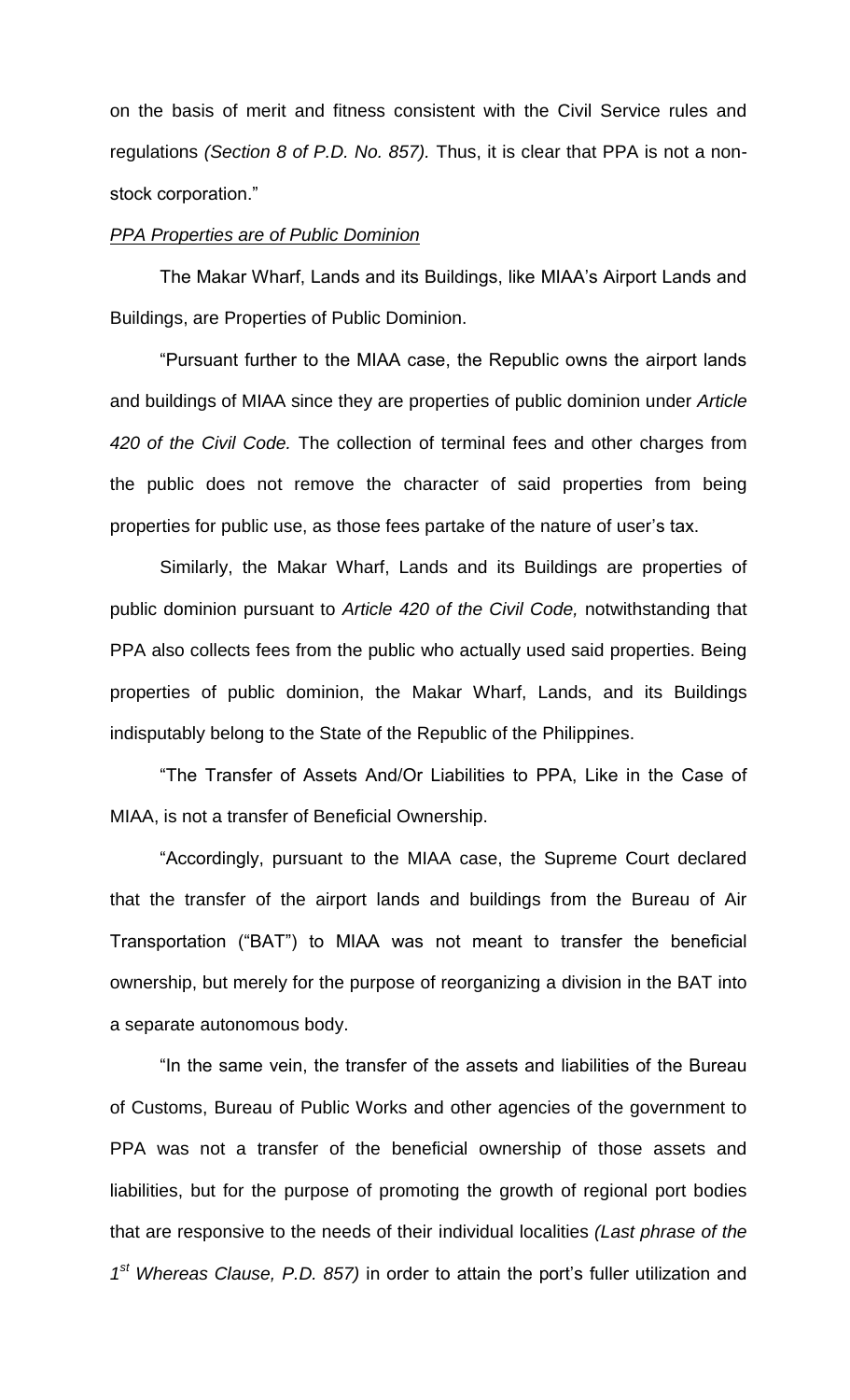development as a spur of regional growth *(3 rd Whereas Clause, P.D. No. 857).* 

The Republic remains the beneficial owner of PPA's properties. The PPA itself is owned solely by the Republic and no party claims any ownership right over PPA's properties adverse to the Republic.

### *Except Leased to Taxable Person Real Property Owned by the Republic is Not Taxable*

In the second case, the Supreme Court *en banc* in the case of Manila International Airport Authority held, THUS:

"Section 234(a) of the Local Government Code exempts from real estate tax any "real property owned by the Republic of the Philippines." Section 234(a) provides:

SEC. 234. *Exemptions from Real Property Tax.* – The following are exempted from payment of the real property tax:

#### (a) **Real property owned by the Republic of the Philippines** or any of its political subdivisions **except when the beneficial use thereof has been granted, for consideration or otherwise, to a taxable person;**

x x x. (Emphasis originally supplied)

"This exemption should be read in relation with Section 133(o) of the same Code, which prohibits local governments from imposing "[t]axes, fees or charges of any kind on the National Government, its agencies and instrumentalities x x x." The real properties owned by the Republic are titled either in the name of the Republic itself or in the name of agencies or instrumentalities of the National Government. The Administrative Code allows real property owned by the Republic to be titled in the name of agencies or instrumentalities of the national government. Such real properties remained owned by the Republic and continue to be exempt from real estate tax.

It further said: "the Republic may grant the beneficial use of its real property to an agency or instrumentality of the national government. This happens when title of the real property is transferred to an agency or instrumentality even as the Republic remains the owner of the real property. Such arrangement does not result in the loss of the tax real property owned by the Republic loses its tax exemption only if the "beneficial use thereof has been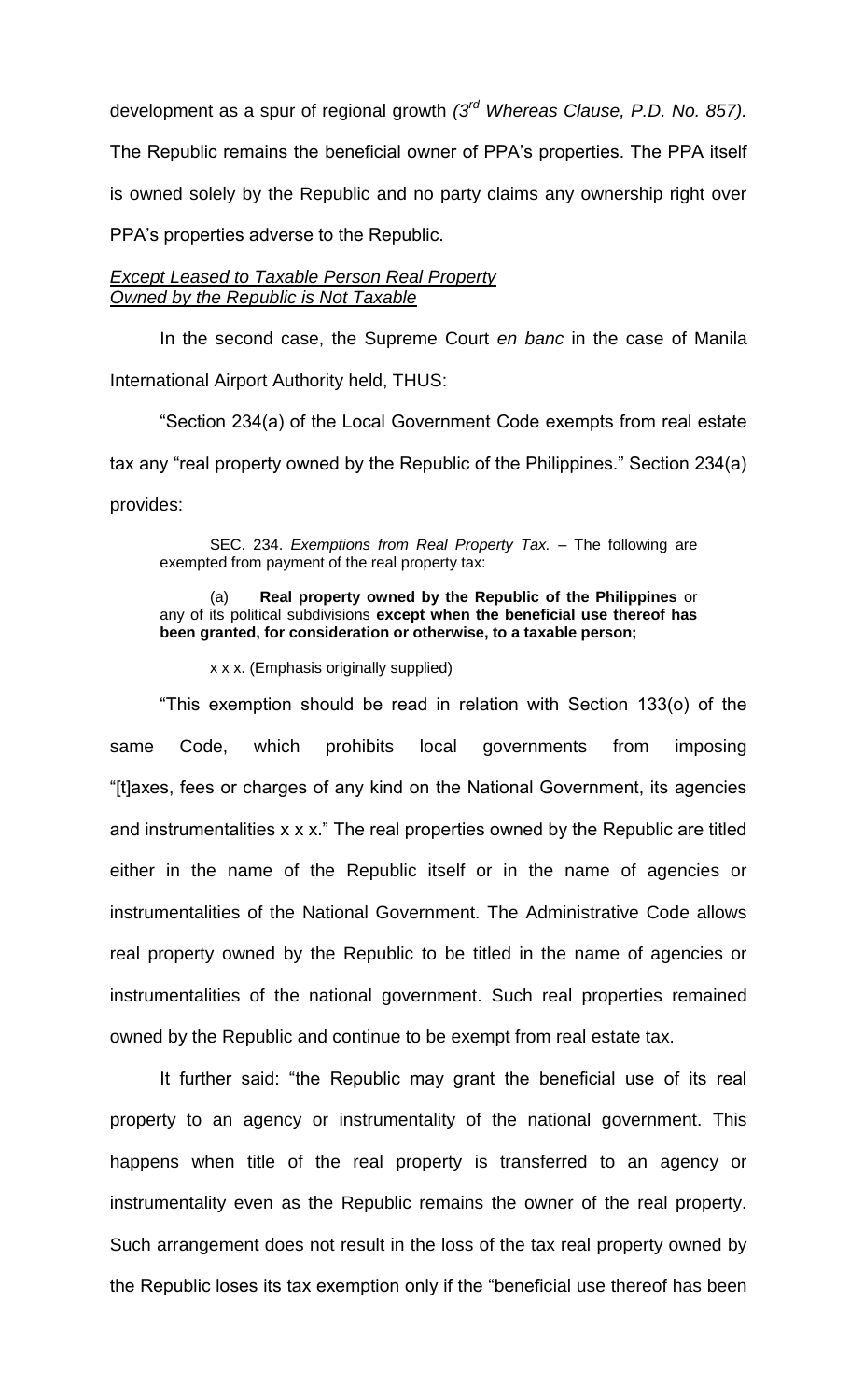granted, for consideration or otherwise, to a taxable person." PPA, as a government instrumentality, is not a taxable person under Section 133(o) of the Local Government Code. Thus, even if we assume that the Republic has granted to PPA the beneficial use of the Port Lands and Buildings, such fact does not make these real properties subject to real estate tax."

However, portions of the Port Lands and Buildings that PPA leases to private entities are not exempt from real estate tax. For example, the land are and the building occupied by warehouses that PPA leases to private corporation is subject to real estate tax. In such a case, PPA has granted the beneficial use of such land area for a consideration to a taxable person and therefore such land area is subject to real estate tax. In Lung Center of the Philippines v. Quezon City, the High Court ruled:

"Accordingly, we hold that the portions of the land leased to private entities as well as those parts of the hospital leased to private individuals are not exempt from such taxes. On the other hand, the portions of the land occupied by the hospital and portions of the hospital used for its patients, whether paying or non-paying, are exempt from real property taxes."<sup>1</sup>

This Board believes, as succinctly explained both by the Supreme Court *en banc* in the case of the Manila International Airport Authority, and the Court of Tax Appeals *en banc* in the case of PPA vs. Central Board of Assessment Appeals, et.al., the rulings effectively cleared various issues haunting local governments viz airport and seaport authorities.

The Highest Court has clearly defined WHAT THE LAW IS. It is doubly the province and the duty of judicial department to say what the law is. Those who apply the rule to particular cases must of necessity expound and interpret that rule. If two or more laws are seemingly in conflict with each other, the courts must decide on the operation of each.

As it is now applying the principle of *stare decisis*, there would be no substantial distinction between the properties held by the PPA and the MIAA. These entities are in the business of operating facilities that promote public transportation.  $\overline{\phantom{a}}$ 

<sup>1</sup>

G.R. No. 144104, 29 June 2004, 433 SCRA 119, 138.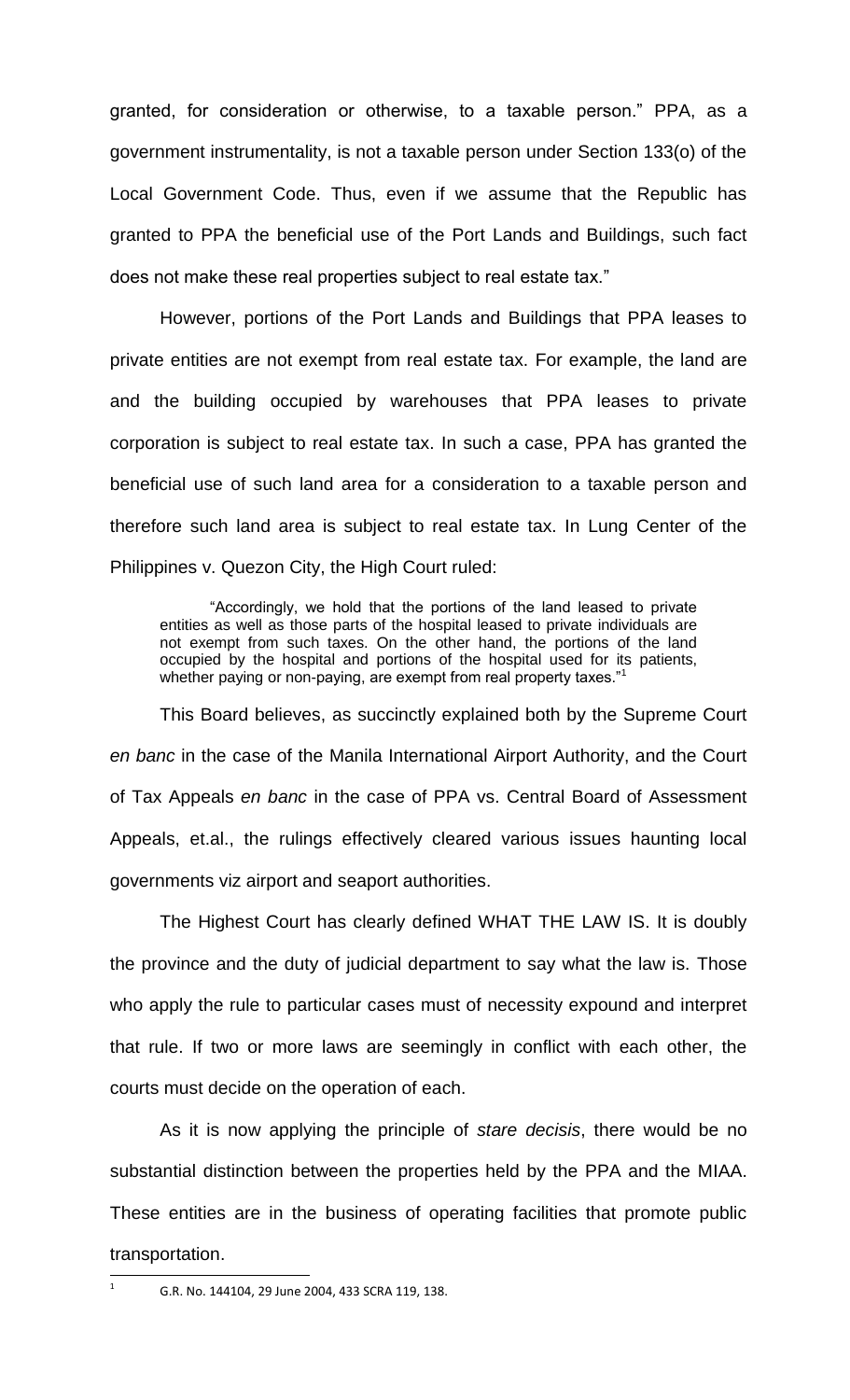*Stare decisis* emanates from Article 8 of the Civil Code which we quote:

"Art. 8. Judicial decisions applying or interpreting the laws or the Constitution shall form a part of the legal system of the Philippines."

The doctrine of *stare decisis* embodies the legal maxim that a principle or rule of law which has been established by the decision of a court of controlling jurisdiction will be followed in other case involving a similar situation. **It is founded on the necessity for securing certainty and stability in the law**. Such decisions "assume the same authority as the statute itself and, until authoritatively abandoned, necessarily become, to the extent that they are applicable, the criteria which must control the actuations not only those called upon to abide thereby but also of those in duty bound to enforce obedience thereto." (Justice Davide's dissent in the case of Kilosbayan vs. Morato, G.R. No. 118910, July 17, 1995 as cited in 1996 Supplement: Constitutional Structure and Powers of Government Cases, Joaquin G. Bernas, S.J. p. 312)

This Board, therefore, enjoins adherence to judicial precedents. It requires us to follow the rule just established. That decision becomes a judicial precedent to be followed in subsequent cases by all courts in the land. The doctrine of *stare decisis* is based on the principle that once a question of law has been examined and decided. It should be deemed settled and closed to further argument. (Arturo M. Tolentino, Commentaries and Jurisprudence on the Civil Code of the Philippines, Vol. I, 1990, pp. 37,38) (Emphasis Ours)

WHEREFORE, premises considered, the instant appeal is PARTLY GRANTED. Our Decision dated July 16, 2007 and the Resolution of the LBAA General Santos City dated July 9, 2005 is hereby MODIFIED and PARTLY SET ASIDE. We, therefore, hold the real property of petitioner-appellant Philippine Ports Authority located at Makar Wharf, General Santos City EXEMPT from the real estate tax except those leased to a 'taxable person'. Accordingly, the city assessor is DIRECTED to issue new sets of tax declarations exempting these real properties from real estate tax, imposing real property tax only to those leased to taxable persons.